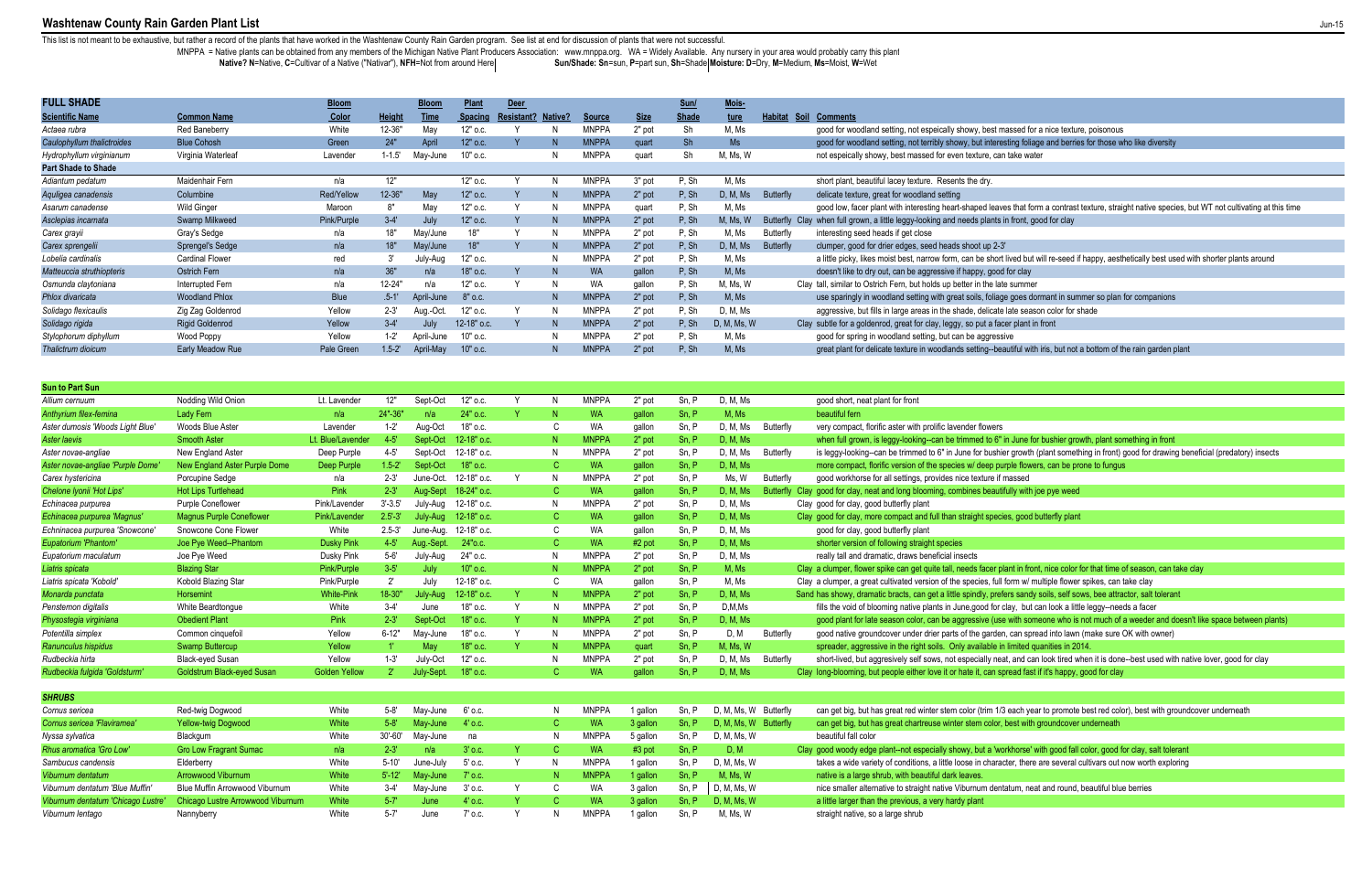| <b>Full Sun</b>                      |                                |                   |             |                      |             |    |              |                |           |                       |           |                                                                                                                                                                 |
|--------------------------------------|--------------------------------|-------------------|-------------|----------------------|-------------|----|--------------|----------------|-----------|-----------------------|-----------|-----------------------------------------------------------------------------------------------------------------------------------------------------------------|
| Aster oblongifolius 'October Skies'  | October Skies Aster            | Lt. Blue/Lavender | $4 - 5'$    | Sept-Oct             | 18" о.с.    | C. | WA           | qallon         | Sn        | D, M                  | Butterfly | facer plant on drier edges                                                                                                                                      |
| <b>Baptisia australis</b>            | Baptisia or False Indigo       | <b>Blue</b>       |             | June                 | $3'$ o.c.   | N. | <b>WA</b>    | $#2$ pot       | <b>Sn</b> | D, M, Ms              |           | Clay good dramatic accent plant, really needs full sun, almost looks like a shrub, good for clay                                                                |
| Eryngium yuccifolium                 | Rattlesnake Master             | White/Lt. Green   |             | July-Sept.           | 18"         | N. | <b>MNPPA</b> | 2" pot         | Sn        | D, M, Ms              |           | dramatic form, not for the faint of heart                                                                                                                       |
| <b>Hibiscus moscheutos</b>           | <b>Rose Mallow</b>             | <b>Pink</b>       | $4'-6'$     | Aug-Sept             | $32"$ o.c.  | N  | <b>MNPPA</b> | 2" pot         | <b>Sn</b> | M, Ms, W              |           | Huge pink flowers, shrub-like                                                                                                                                   |
| Panicum virgatum                     | Switch Grass                   | n/a               | 4-6'        | Aug.-Sept.           | 3' o.c.     |    | <b>MNPPA</b> | 2" pot         | Sn        | D, M, Ms, W Butterfly |           | as long as it has sun, this plant really performs, but can be too floppy for some (use cultivars below if want neater appearance), can re-seed assertively      |
| Panicum virgatum 'Cloud Nine'        | <b>Cloud Nine Switch Grass</b> | n/a               | $5 - 7'$    | Aug.-Sept.           | $3'$ o.c.   |    | <b>WA</b>    | 2 gal. or $#2$ | -Sn       | D, M, Ms, W           |           | tall, neat and dramatic--this is a great plant, takes a while to look like something in the spring, best with low groundcover (fragaria virginiana, potentilla  |
| Panicum virgatum' Shenandoah'        | Shenandoah Switch Grass        | n/a               |             | Aug.-Sept.           | 2.5' o.c.   |    | WA           | gallon         | Sn        | D, M, Ms, W           |           | shorter switch grass, beautifully highlighted with wine tinged foliage, takes a while to look like something in the spring, best with low groundcover (fragaria |
| Ratibida pinnata                     | <b>Yellow Coneflower</b>       | Yellow            | $4 - 6'$    | July-Oct.            | 15" o.c.    | N. | <b>MNPPA</b> | $2"$ pot       | <b>Sn</b> | D, M, Ms              |           | tall, use with someone into the native look                                                                                                                     |
| Silphium laciniatum                  | <b>Compass Plant</b>           | Yellow            | $4 - 7'$    | July-Aug.            | 24" o.c.    | N. | <b>MNPPA</b> | 2" pot         | Sn        | D, M, Ms, W           |           | Clay tall, use with someone into the native look, can spread aggresively if happy, good for clay                                                                |
| Silphium terebinthinaceum            | <b>Prairie Dock</b>            | Yellow            | 8' (flower) | Aug.                 | 18" o.c.    | N. | <b>MNPPA</b> | 2" pot         | -Sn       | D, M, Ms              |           | short broad foliage is great contrast plant, flower stalk is airy and tall (sometimes needs staking), good for clay                                             |
| Solidago riddellii                   | Riddell's Goldenrod            |                   |             |                      |             |    | <b>MNPPA</b> | 2" pot         | Sn        | Ms. W                 |           | nice good-looking foliage, looks like a garden plant. Pretty yellow flowers the same time as Asters and Boltonia.                                               |
| Sporobolus heterolepis               | <b>Prairie Dropseed</b>        | n/a               |             | Aug.-Sept.           | $1.5'$ o.c. |    | <b>MNPPA</b> | $2"$ pot       | <b>Sn</b> | D, M, Ms              |           | a great performer, but takes a while to get going, beautfiul fall texture, great for front edge of sunny garden, since it has neat winter presence, but can be  |
| Verbena hastata                      | <b>Blue Vervain</b>            | Purple            | 4-6'        | June-August 12" o.c. |             | N. | <b>MNPPA</b> | 2" pot         | Sn        | D, M, Ms              |           | tall, nice deep color, best for native setting                                                                                                                  |
| <b>SHRUBS</b>                        |                                |                   |             |                      |             |    |              |                |           |                       |           |                                                                                                                                                                 |
| llex verticillata                    | Winterberry                    | White             | $4 - 6'$    | June-July            | 3.5' o.c.   | N. | <b>MNPPA</b> | 1 gallon       | Sn        | M, Ms, W              |           | Acidic needs acid soil (not clay!), makes it possible for companion female plant below to bloom and fruit                                                       |
| <b>Ilex verticillata 'Jim Dandy'</b> | Winterberry-Male               | White             | $4 - 6'$    | June-July            | $3.5'$ o.c. |    | <b>WA</b>    | 5 gallon       | <b>Sn</b> | M, Ms, W              |           | Acidic needs acid soil (not clay!), makes it possible for companion female plant below to bloom and fruit                                                       |
| llex verticillata 'Nana Red Sprite'  | Winterberry-Female             | White             | $2 - 3'$    | June-July            | 2.5' o.c.   |    | WA.          | 5 gallon       | Sn        | M, Ms, W              |           | Acidic needs acid soil (not clay!), amazing winter berries (needs male above--1 male for every 5 females)                                                       |
| Potentilla fruiticosa 'Goldfinger'   | <b>Goldfinger Potentilla</b>   | Yellow            | $3 - 4'$    | June-July            | 36" o.c.    |    | <b>WA</b>    | 3 gallon       | <b>Sn</b> | D, M, Ms              |           | Clay long blooming flowers, good neat plant, may need hard pruning in a couple of years, good for clay, good for drawing beneficial (predatory) insects         |
|                                      |                                |                   |             |                      |             |    |              |                |           |                       |           |                                                                                                                                                                 |

|                                 |                        | <b>Bloom</b>      |               | <b>Bloom</b>            | <b>Plant</b>          | <b>Deer</b>       |                |               |             | Sun/      | Mois-                           |           |                                                                                               |
|---------------------------------|------------------------|-------------------|---------------|-------------------------|-----------------------|-------------------|----------------|---------------|-------------|-----------|---------------------------------|-----------|-----------------------------------------------------------------------------------------------|
| <b>All Light Levels</b>         |                        | Color             | <b>Height</b> | Time                    | <b>Spacing</b>        | <b>Resistant?</b> | <b>Native?</b> | <b>Source</b> | <b>Size</b> | Shade     | ture                            | Habitat   | Soil Comments                                                                                 |
| Anemone canadensis              | Canada Anemone         | White             | 12"-20"       | May-July                | 18" о.с.              |                   |                | <b>MNPPA</b>  | 2" pot      | Sn. P. Sh | M, Ms                           |           | groundcover, spreads quickly & fills in (can be aggressive--good for someone who does         |
| Carex muskingumensis            | Palm Sedge             | n/a               | $2 - 3'$      |                         | June-Oct. 12-18" o.c. |                   | N.             | <b>MNPPA</b>  | 2" pot      | Sn, P, Sh | M, Ms, W                        | Butterfly | good workhorse for all settings, provides nice texture if massed                              |
| Carex stipata                   | Common Fox Sedge       | Green             | 24"           | May                     | 12-18" o.c.           |                   | N              | <b>MNPPA</b>  | 2" pot      | Sn. P. Sh | D. M. Ms                        |           | provides nice texture if massed                                                               |
| Carex vulpinoidea               | <b>Brown Fox Sedge</b> | n/a               | $2 - 3'$      |                         | June-Oct. 12-18" o.c. |                   | N.             | <b>MNPPA</b>  | $2"$ pot    |           | Sn, P, Sh D, M, Ms, W Butterfly |           | good workhorse for all settings, provides nice texture if massed                              |
| Fragaria virginiana             | Wild Strawberry        | White             | 6-12"         | Mav-June                | 18" o.c.              |                   |                | <b>MNPPA</b>  | 2" pot      | Sn. P. Sh | D. M. Ms                        |           | edible, great groundcover for spreading in between plants that are spaced far, can sprea      |
| Geranium maculatum              | <b>Wild Geranium</b>   | Lavendar          | $12" - 24"$   | May-June                | $12"$ o.c.            |                   | N              | <b>MNPPA</b>  | $2"$ pot    | Sn. P. Sh | D, M, Ms                        |           | neat native that clumps, stays small and keeps leaves throughout season, nice fall color      |
| Iris virginica                  | Blue Flag Iris         | Lt. Blue/Lavender | $2 - 3'$      |                         | May-June 12-18" o.c.  |                   |                | <b>MNPPA</b>  | 2" pot      | Sn, P, Sh | M. Ms. W                        |           | great clean and neat foliage, nice flower, really tough--an excellent workhorse               |
| Lobelia siphilitica             | <b>Blue Lobelia</b>    | blue purple       | 30"           | July-Sept               | $12"$ o.c.            |                   | N              | <b>MNPPA</b>  | $2"$ pot    | Sn. P. Sh | M. Ms                           |           | longer lived than sister cardinal flower, nice blue at end of the season, neat for native, g  |
| Onoclea sensibilis              | Sensitive Fern         | n/a               | 12-24"        | n/a                     | 12" o.c.              |                   |                | <b>WA</b>     | gallon      | Sn, P, Sh | M, Ms, W                        |           | a short, neat fern for the sun, as long as not too dry, great combined with iris              |
| Veronicastrum virginicum        | <b>Culver's Root</b>   | White             | $4 - 6'$      | July-August 12-18" o.c. |                       |                   | N              | <b>MNPPA</b>  | $2"$ pot    | Sn. P. Sh | D, M, Ms                        |           | nice bloom late in summer, can be aggressive if happy                                         |
| <b>SHRUBS</b>                   |                        |                   |               |                         |                       |                   |                |               |             |           |                                 |           |                                                                                               |
| Cercis canadensis               | Red Bud                | Pink              | 25'           | May                     |                       |                   |                | <b>MNPPA</b>  | aallon      | Sn. P. Sh | D. M. Ms                        |           | great small native floodplaing tree, can be susceptible to wind damage                        |
| Itea virginica 'Henry's Garnet' | Sweetspire             | White             |               | Mav-June                | $3'$ o.c.             |                   |                | <b>WA</b>     | 6 gallon    | Sn, P, Sh | M. Ms                           |           | beautiful fall color, but susceptible to winter kill, need to prune off winter dead in spring |
|                                 |                        |                   |               |                         |                       |                   |                |               |             |           |                                 |           |                                                                                               |

| <b>PLANTS TO TRY</b>      | These plants are untested in rain gardens - but seem like they might work. Would you plant one or two of these species, and then report back to us on how they turned out? Thanks! |        |             |             |           |               |              |              |          |           |           |                  |                                                                                                                                                 |
|---------------------------|------------------------------------------------------------------------------------------------------------------------------------------------------------------------------------|--------|-------------|-------------|-----------|---------------|--------------|--------------|----------|-----------|-----------|------------------|-------------------------------------------------------------------------------------------------------------------------------------------------|
| Actaea pachypoda          | White Baneberry "Doll's Eyes"                                                                                                                                                      | White  | $1' - 2'$   | May         | 12" o.c.  |               |              | <b>MNPPA</b> | 2" pot   | Sh        |           |                  | A delicate little plant with lacy leaves. The berries really do look like "doll's eyes". Beautiful garden plant - does it work in rain gardens? |
| Agrimonia parviflora      | Swamp Agrimony                                                                                                                                                                     |        |             | July        | $3-4'$    |               | N.           | <b>MNPPA</b> | plug     | Sn, P     | Ms. W     |                  | Recommended by Greg Vaclavek, so probably grows fine in a rain garden. Is it pretty?                                                            |
| Osmunda cinnamomea        | Cinnamon Fern                                                                                                                                                                      | na     | $2' - 3'$   | na          | 24" o.c.  |               | N            | <b>WA</b>    | qallon   | P. Sh     | M, Ms, W  |                  | A bit smaller than Ostrich Fern, and doesn't spread as aggressively as Ostrich Fern does. Does it do well in a rain garden? Is it pretty?       |
| Eupatorium rugosum        | <b>White Snakeroot</b>                                                                                                                                                             | White  | $2' - 4'$   | Jul-Sep     | 24" o.c.  |               | N            | <b>MNPPA</b> | 2" pot   | P, Sh     | M         |                  | Nice white flowers in shade, I hear it is a spreader. There is a cultivar 'Chocolate'. How does it do in a rain garden?                         |
| Senecio aureus            | Golden ragwort                                                                                                                                                                     | Yellow | $2' - 3'$   | spring      | 12" o.c.  |               |              | <b>MNPPA</b> | 2" pot   | P, Sh     | 1, Ms, W? |                  | a beautiful, well-kept looking little plant with big dark leaves, similar to hostas                                                             |
| Juncus tenuis             | Path Rush                                                                                                                                                                          | Green  | $1' - 2'$   | late spring | 12" o.c.  |               | N            | <b>MNPPA</b> | 2" pot   | P, Sh     | M. Ms     |                  | A litle rush. Is it pretty enough to be a garden plant?                                                                                         |
| Aralia racemosa           | Spikenard                                                                                                                                                                          | White  | $2' - 5'$   | Jun-Aua     | $5'$ o.c. |               |              | <b>MNPPA</b> | 2" pot   | P, Sh     | M. Ms. W  |                  | Almost shrub-like in its size and shape. Beautiful, graceful limbs. Has purple clusters of berries in the late summer. How does it do in a RG?  |
| Arisaema dracontium       | Green dragon                                                                                                                                                                       | Green  | $1' - 3'$   | May-Jun     | 12" o.c.  |               | <sub>N</sub> | <b>MNPPA</b> | 2" pot   | P, Sh     | M, Ms, W  |                  | Small little woodland dragon, related to Jack-in-the-Pulpit.                                                                                    |
| Caltha palustris          | Marsh Marigold                                                                                                                                                                     | Yellow | $1' - 1.5'$ | Apr-Jun     | 12" o.c.  |               | N            | WA           | qallon   | Sn, P, Sh | M, Ms, W  |                  | Beautiful native, short with big yellow flowers in spring. Grows along pristine streams. How does it do in a rain garden?                       |
| Heracleum maximum         | <b>Cow Parsnip</b>                                                                                                                                                                 | White  | $4' - 7'$   | Jun-Jul     | $6'$ o.c. |               | N            | <b>MNPPA</b> | 2" pot   | Sn, P, Sh | M, Ms, W  |                  | Very big, tall plant. Dramatic! A good focal point. Resembles the toxic Giant Hogweed, but otherwise is very pretty. Pretty enough for gardens? |
| Coreopsis tripteris       | <b>Tall Coreopsis</b>                                                                                                                                                              | Yellow | $4' - 7$    | Jul-Sep     | 24" o.c.  |               | N            | <b>MNPPA</b> | 2" pot   | Sn, P     | M         |                  | Tall, and stays upright. Good in dry sand, well-drained sand rain gardens, and possibly heavier soils - try it and see.                         |
| Tradescantia 'Sweet Kate' | Spiderwort - Sweet Kate                                                                                                                                                            | Purple |             | June        | 12" o.c.  | $\mathcal{P}$ | $\mathsf{C}$ | <b>WA</b>    | gallon   | Sn, P     | M, Ms, W  |                  | Cultivar of spiderwort, very short, yellow chartreuse leaves in full sun. Cut back when the leaves go dormant.                                  |
| Lilium michiganense       | Michigan Lily                                                                                                                                                                      | Orange | $4 - 5$     | Jun-Aua     | $4'$ o.c. |               | N            | <b>MNPPA</b> | 2" pot   | Sn. P     |           |                  | I have no idea if this would thrive in a rain garden, but wouldn't it be cool if it did?                                                        |
| Senna hebecarpa           | <b>Wild Senna</b>                                                                                                                                                                  | Yellow | $3' - 5'$   | Jul-Aug     | 18" o.c.  | <u>ຼ</u>      | N            | <b>MNPPA</b> | 2" pot   | Sn, P     | M. Ms. W? | Butterfly        | in the pea family, so yellow pea-like flowers                                                                                                   |
| Pycnanthemum virginianum  | Mountain-Mint                                                                                                                                                                      | White  | $2' - 4'$   | Jul-Sep     | 18" o.c.  |               |              | <b>MNPPA</b> | 2" pot   | Sn, P     | 1, Ms, W? |                  | We are pretty sure this works in rain gardens. Is it pretty enough to be a garden plant?                                                        |
| Helenium autumnale        | Sneezeweed                                                                                                                                                                         | Yellow | $3'-6'$     | Aug-Sep     | 18" o.c.  |               | N            | <b>MNPPA</b> | 2" pot   | Sn, P     | Ms, W     | <b>Butterfly</b> | Nice flowers. Does it do ok in a rain garden?                                                                                                   |
| Ranunculus hispidus       | Swamp Buttercup                                                                                                                                                                    | Yellow |             | May         | 18" o.c.  |               |              | <b>MNPPA</b> | quarl    | Sn, P     | M, Ms, W  |                  | Beautiful yellow flowers. Nice and short - a good ground-cover. Aggressive spreader in the right soils.                                         |
| Solidago riddellii        | <b>Riddell's Goldenrod</b>                                                                                                                                                         | Yellow | $2' - 4'$   | Aug-Sep     | 18" o.c.  |               |              | <b>MNPPA</b> | 2" pot   | Sn        | M, Ms, W? |                  | This worked fine in a big bioretention area. Is it pretty enough to be a garden plant?                                                          |
| Scirpus atrovirens        | <b>Black Bullrush</b>                                                                                                                                                              | Brown  | $3' - 5'$   | Jun-Jul     | 18" o.c.  |               | N            | <b>MNPPA</b> | 2" pot   | Sn        | Ms, W     |                  | Probably great for rain gardens - is it pretty enough to be a garden plant?                                                                     |
| <b>SHRUBS TO TRY</b>      |                                                                                                                                                                                    |        |             |             |           |               |              |              |          |           |           |                  |                                                                                                                                                 |
| Cephalanthus occidentalis | Buttonbush                                                                                                                                                                         | White  | $6' - 15'$  | Jun-Aug     | na        |               | N            | <b>MNPPA</b> | 5 gallon | Sn, P     | Ms, W     |                  | Beautiful, glossy leaves. Often grows in the wild in a woodsy opening, on the edges of a vernal pond                                            |
| Cornus amomum             | <b>Silky Dogwood</b>                                                                                                                                                               | White  | $3' - 9'$   | Jun-Jul     | na        |               | N            | <b>MNPPA</b> | qallon   | Sn, P, Sh | Ms, W     | <b>Butterfly</b> | A spreading shrub. Does it sucker and spread too much to be in a residential garden?                                                            |
| Hypericum kalmianum       | Kalm's St. John's Wort                                                                                                                                                             | Yellow | $1 - 2$     | Jun-Auo     | $2'$ o.c. |               | N            | <b>MNPPA</b> | qallon   | Sn, P     | Ms. W     |                  | A nice little spreading shrub. We just have never tried it! Does it do ok in a rain garden situation?                                           |
| Lindera benzoin           | Spicebush                                                                                                                                                                          | Yellow | $5' - 10'$  | Apr-May     | $8'$ o.c. |               | N            | <b>MNPPA</b> | qallon   | P, Sh     | Ms, W     | Butterfly        | Beautiful shrub. How does it do in a rain garden?                                                                                               |
| Myrica gale               | <b>Sweet Gale</b>                                                                                                                                                                  | Green  | $3' - 5'$   | June        | $5'$ o.c. |               | N            | <b>MNPPA</b> | qallon   | Sn, P     | W         |                  | A small shrub, sweetly scented leaves, this plant is similar to the northeast's Bayberry                                                        |
| Ribes americanum          | <b>Wild Black Currant</b>                                                                                                                                                          | White  | $2' - 4'$   | Apr-May     | $5'$ o.c. |               | N            | <b>MNPPA</b> | qallon   | Sn, P     | M, Ms, W  |                  | A small shrub; lacks prickles; edible berries can be used to make jelly, wine, or pie.                                                          |
| Salix discolor            | <b>Pussy Willow</b>                                                                                                                                                                | Green  | $6' - 20'$  | Mar-Apr     | $7'$ o.c. |               |              | <b>MNPPA</b> | gallon   | Sn        | W         |                  | The old-fashioned pussy willow with soft, furry flower buds. A big shrub/small tree.                                                            |

### t looks like a shrub, good for clay <mark>i</mark>

e--good for someone who doesn't want to weed), resents long periods of drought

ts that are spaced far, can spread into adjoining lawn (check with owner), nice fall color

of the season, neat for native, good for drawing beneficial (predatory) insects